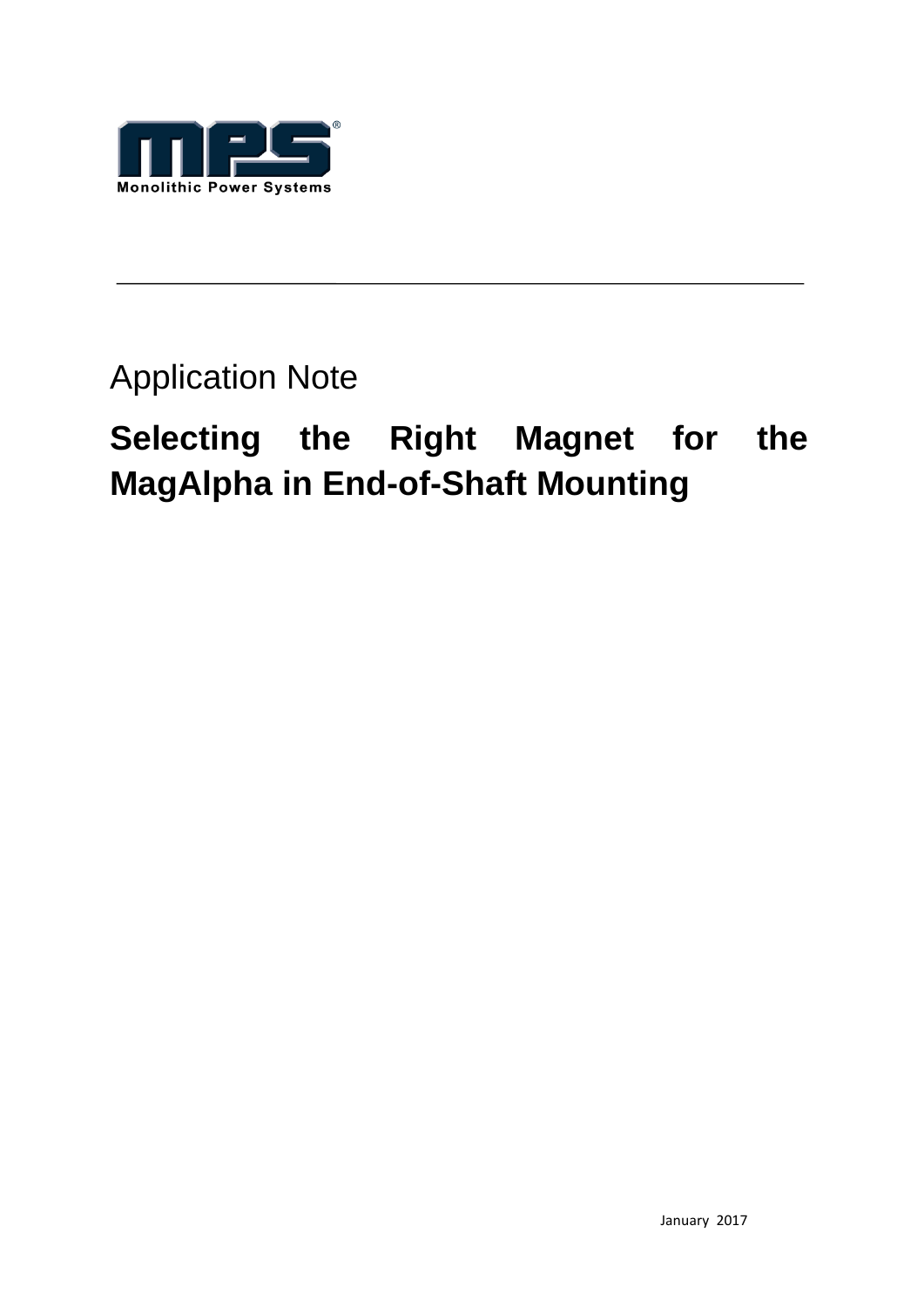

## **Introduction**

The MagAlpha is an angle sensor that detects the direction of the magnetic vector locally. This means that the only quantity detected by the MagAlpha is the angle of the magnetic vector field in the chip center projected in the chip plane. This allows the MagAlpha to be coupled with a magnet in a variety of ways, in contrast to most of the other sensor technologies where the sensor-magnet configuration is imposed precisely.

The choice of the magnet and the position of the sensor will affect key performances, namely resolution and linearity. The resolution is affected by the field strength: the larger the field the better, since increasing the field strength increases the signal-to-noise ratio directly. By design, the MagAlpha does not saturate at a high field. Therefore, there is no upper limit to the field strength. The lower limit for achieving the target performance is indicated in the datasheet. Let's assume it is 30mT in this note..

Sensor linearity depends on the shape and size of the magnet. A large magnet increases misalignment tolerances.

This application note focuses on the end-of-shaft configuration, such as where the MagAlpha center is placed on the rotation axis (see below).



## **Magnet Selection**

#### *Material*

To reach the magnetic field strength required by the MagAlpha, suitable magnets are usually rare earth magnets (sintered NdFeB or SmCo). Their materials have remanent fields ranging from 0.9 to 1.4T. NdFeB is the cheapest and most common. For instance, the N35 grade has a remanent field of 1.2T at room temperature. At 150°C, the remanent field of the N35 is reduced to 1.0T. On the other hand, SmCo has a much smaller remanence reduction as a functioning temperature (only 3% - 4% at 150°C).

|       | <b>Remanent Field (T)</b> | Temperature Coefficient (%/°C) |
|-------|---------------------------|--------------------------------|
| NdFeB | 1 to 1.4                  | $-0.08$ to $-0.12$             |
| SmCo  | $0.9 \text{ to } 1.1$     | $-0.03$ to $-0.05$             |

Note that bonded rare earth can also be used. Depending on the composition, their remanent field is a fraction of a T, which is suitable for most applications.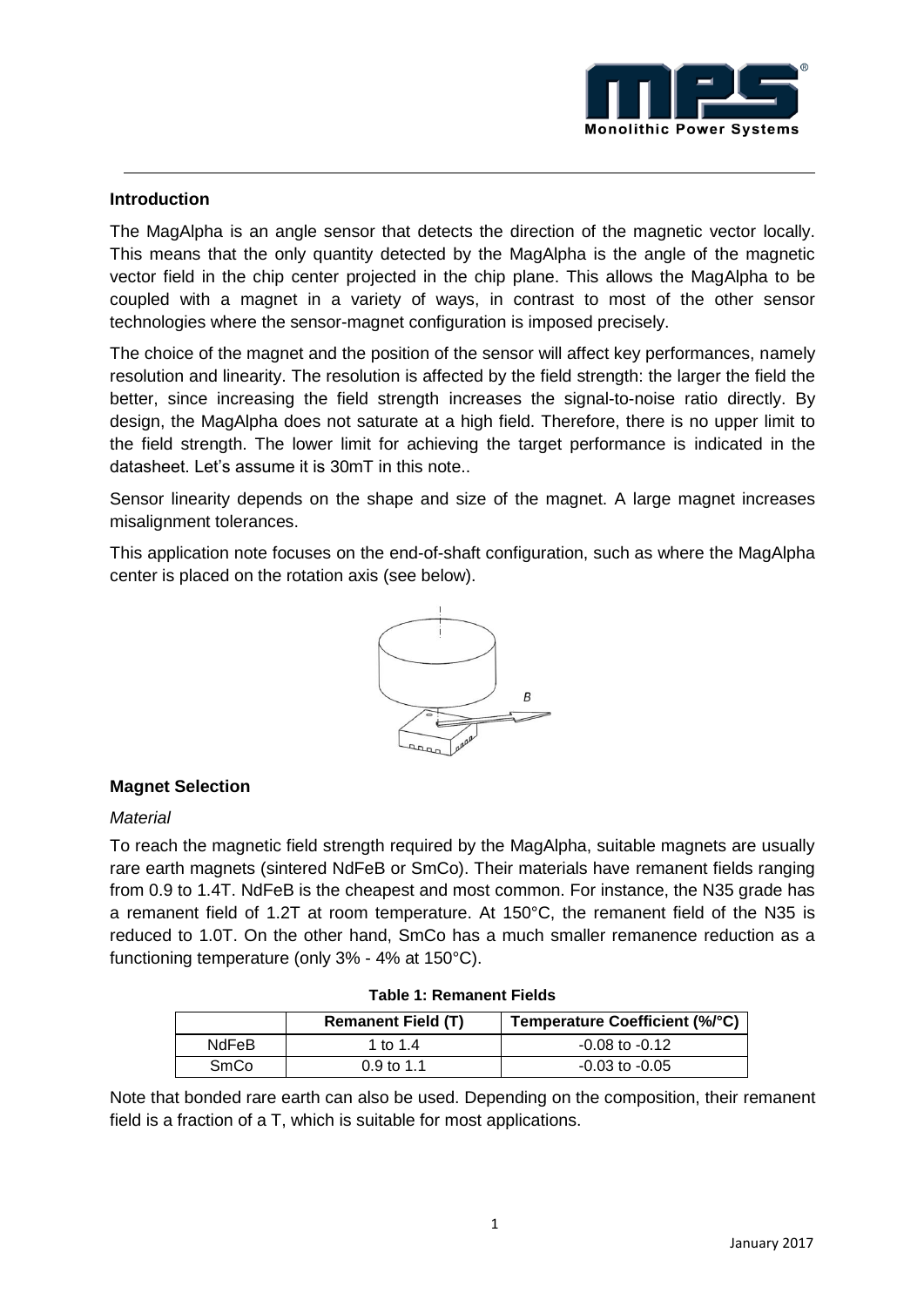

## *Shape*

Any shape creating a rotating field vector can be used, but this application concerns the most natural shape: a simple cylinder, diametrically magnetized, with or without a hole. In principle, any cylinder would be sufficient. The differences are found in the authorized air gap and the mechanical tolerances.

Therefore, for different cylinder dimensions, this application note provides the recommended spatial volume for where the MagAlpha can be located. With this information, users can select a magnet suitable to his or her requirements (which typically are the available space, minimum sensor-magnet distance, and mechanical tolerances).

The MagAlpha is recommended to be positioned somewhere inside a cylindrical volume (see below).



This volume, given in Appendix A and Appendix B, is determined so that the magnetic field is more than 30mT, and the non-linearity introduced by the misalignment is less than 1 degree.

## **Notes**

First, the linearity, or more precisely, the integral non-linearity (INL), is defined as the largest systematic deviation between the sensor output and the linear best fit of the outputs over one rotation.

Second, the 1 degree INL limit taken here is optimum. For many applications where the INL is not critical, this limit can be relaxed, and the radius of the acceptable cylinder (*rh*) is about 50% larger than in Appendix A and Appendix B.

For the volume given in Appendix A and Appendix B, it is further assumed that the remanent field is 1.0T (a typical value for a rare earth magnet), the sensor can be tilted by a 2.5 degree maximum, and the magnet (or the magnetization vector inside the magnet) can be tilted a maximum 2.5 degrees.



Note that when releasing the INL tolerances, it is possible to use magnets smaller than 3mm. For example, an overall INL of  $\pm 2.5$  deg can be obtained with a 2x1mm magnet.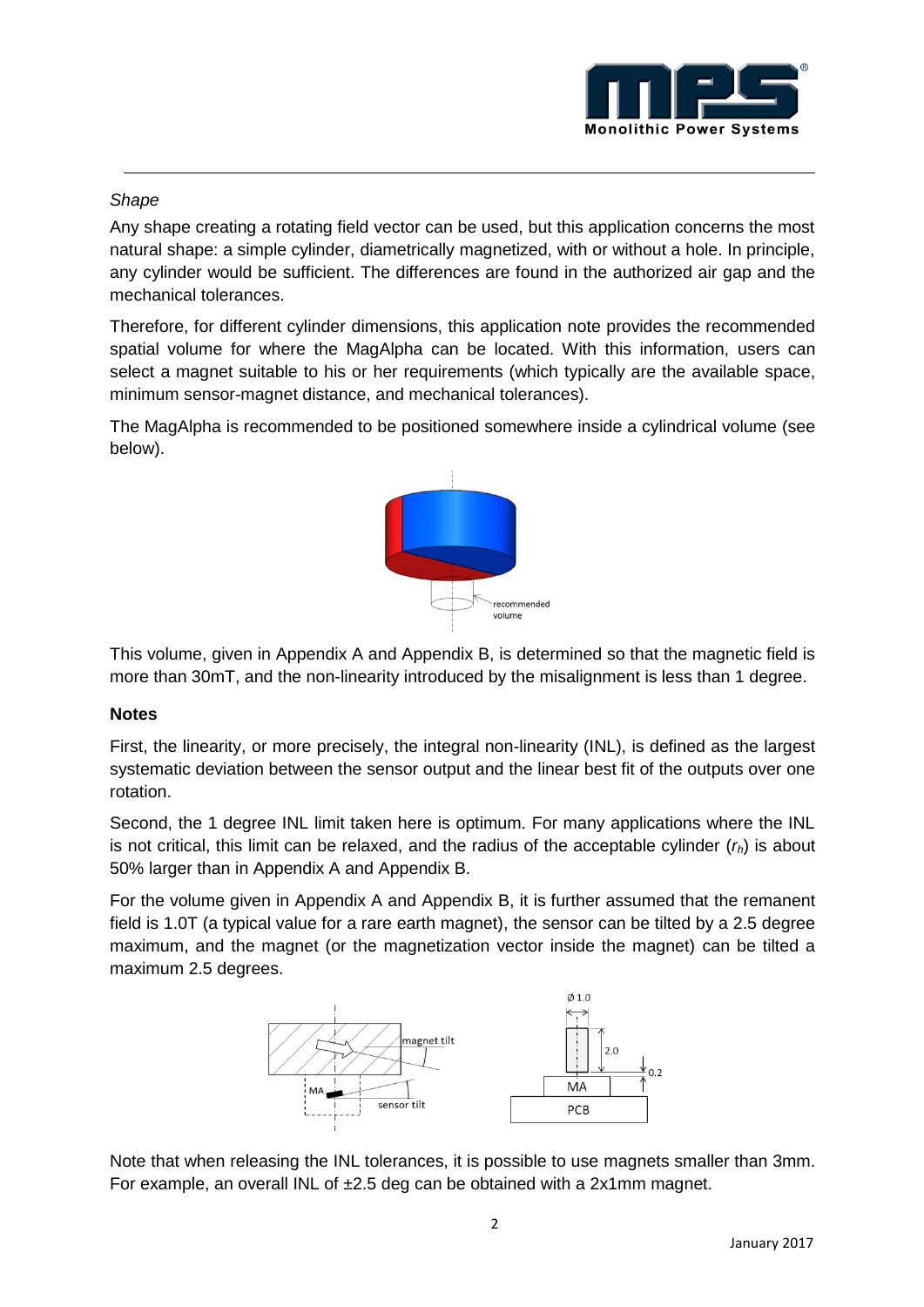

## **Optimum Air Gap for High Lateral Tolerance**

The non-linearity resulting from the sensor lateral displacement depends on the air-gap. At a certain distance from a magnet with a hole, the MagAlpha can be displaced laterally by a large amount with little effect on the non-linearity. For applications requiring a large tolerance for misalignment, place the sensor at this particular air gap (see Appendix C and the figure below).

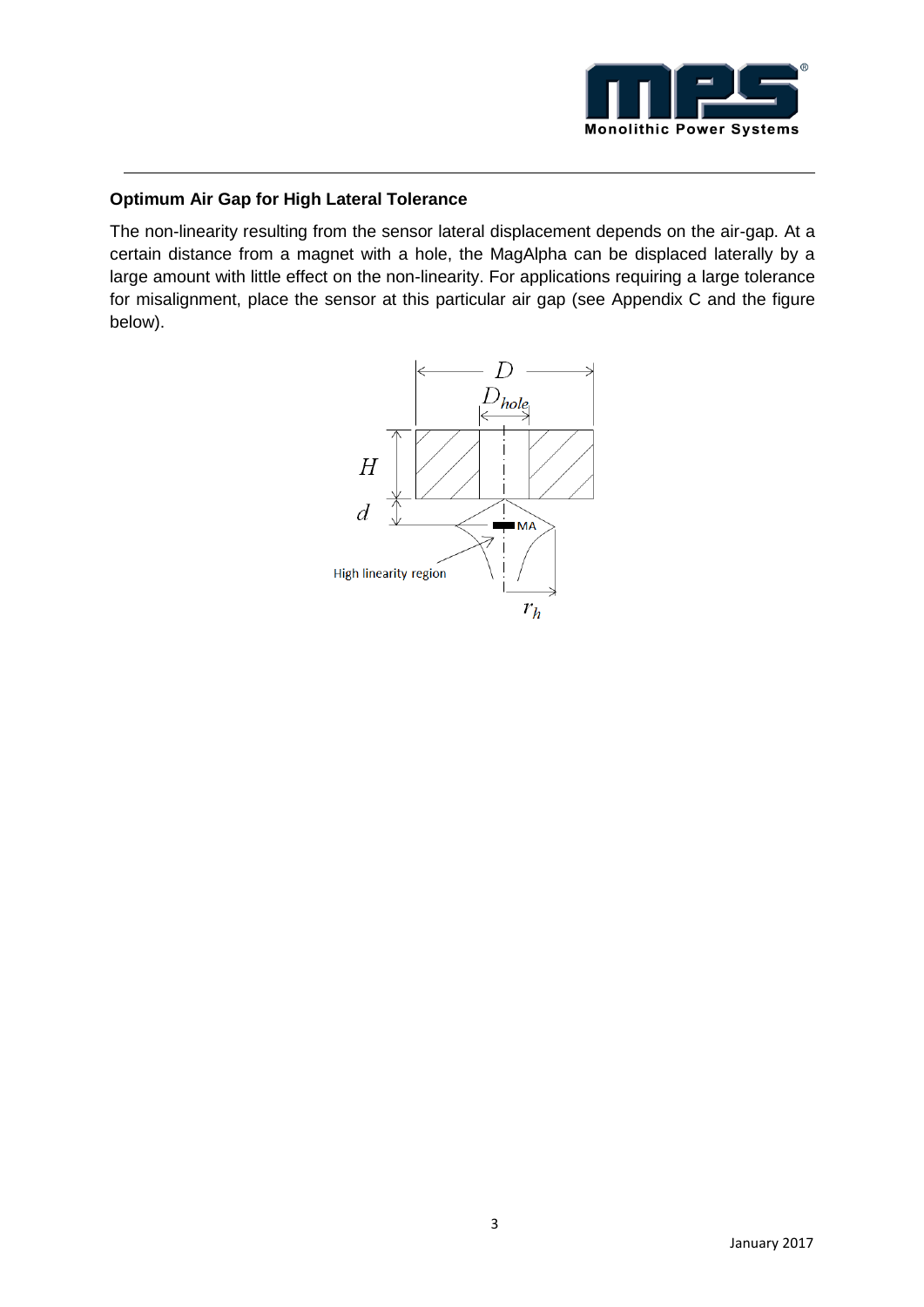

# **Appendix A: Sensor Position for a Cylinder without a Hole**



Use Table 1a and Table 1b to determine the height and radius of the cylinder.

| $d_m$ (mm) |     | $D$ (mm) |     |     |     |     |     |     |     |  |
|------------|-----|----------|-----|-----|-----|-----|-----|-----|-----|--|
|            |     | ≏        |     | э   | 6   |     | 8   | 9   | 10  |  |
| (mm)<br>エ  | 2.0 | 2.1      | 2.6 | 3.1 | 3.5 | 3.8 | 4.1 | 4.3 | 4.6 |  |
|            | 2.5 | 2.2      | 2.8 | 3.3 | 3.7 | 4.1 | 4.5 | 4.8 | 5.1 |  |
|            | 3.0 | 2.3      | 2.9 | 3.5 | 4.0 | 4.4 | 4.8 | 5.2 | 5.5 |  |
|            | 3.5 | 2.4      | 3.0 | 3.6 | 4.1 | 4.6 | 5.0 | 5.5 | 5.9 |  |
|            | 4.0 | 2.4      | 3.1 | 3.7 | 4.3 | 4.8 | 5.3 | 5.7 | 6.1 |  |
|            | 4.5 | 2.5      | 3.2 | 3.8 | 4.4 | 4.9 | 5.4 | 5.9 | 6.4 |  |
|            | 5.0 | 2.5      | 3.2 | 3.9 | 4.5 | 5.1 | 5.6 | 6.1 | 6.6 |  |

## **Table 1a: Specifications to Determine the Height of the Cylinder**

| $r_h$ (mm) |     | $D$ (mm) |     |     |     |     |     |     |     |  |  |
|------------|-----|----------|-----|-----|-----|-----|-----|-----|-----|--|--|
|            |     | 3        | 4   | 5   | 6   |     | 8   | 9   | 10  |  |  |
|            | 2.0 | 0.2      | 0.2 | 0.3 | 0.4 | 0.4 | 0.5 | 0.6 | 0.6 |  |  |
| (mm)       | 2.5 | 0.2      | 0.2 | 0.3 | 0.4 | 0.4 | 0.5 | 0.5 | 0.6 |  |  |
|            | 3.0 | 0.2      | 0.2 | 0.3 | 0.3 | 0.4 | 0.5 | 0.5 | 0.6 |  |  |
|            | 3.5 | 0.2      | 0.2 | 0.3 | 0.3 | 0.4 | 0.5 | 0.5 | 0.6 |  |  |
| ェ          | 4.0 | 0.2      | 0.2 | 0.3 | 0.3 | 0.4 | 0.5 | 0.5 | 0.6 |  |  |
|            | 4.5 | 0.2      | 0.2 | 0.3 | 0.3 | 0.4 | 0.5 | 0.5 | 0.6 |  |  |
|            | 5.0 | 0.1      | 0.2 | 0.2 | 0.3 | 0.4 | 0.4 | 0.5 | 0.6 |  |  |

## **Table 1b: Specifications to Determine the Radius of the Cylinder**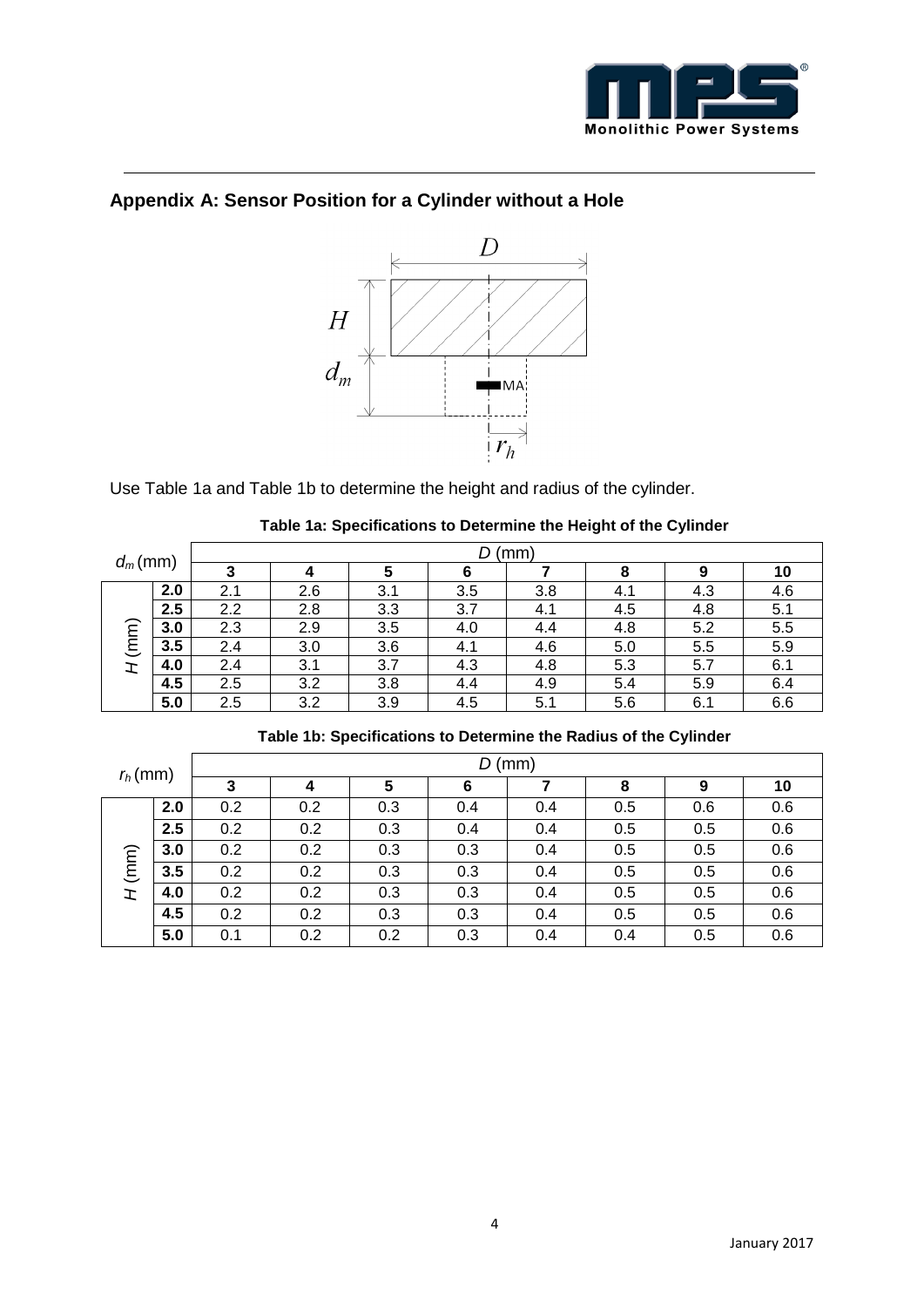

# **Appendix B: Sensor Position for a Cylinder with a Hole**

Hole size: 25% of the cylinder outer diameter.



Use Table 2a and Table 2b to determine the height and radius of the cylinder.

|                       |     | $D$ (mm)       |                 |             |             |             |              |             |             |  |  |
|-----------------------|-----|----------------|-----------------|-------------|-------------|-------------|--------------|-------------|-------------|--|--|
| $d_{min}$ - $d_{max}$ |     | 3              | 4               | 5           | 6           | 7           | 8            | 9           | 10          |  |  |
| (mm)                  |     |                | $D_{hole}$ (mm) |             |             |             |              |             |             |  |  |
|                       |     | 0.75           | 1               | 1.25        | 1.5         | 1.75        | $\mathbf{2}$ | 2.25        | 2.5         |  |  |
| (mm)<br>H             | 2.0 | $0.5 - 2.0$    | $0.6 - 2.5$     | $0.8 - 2.9$ | $1.0 - 3.2$ | $1.2 - 3.5$ | $1.5 - 3.7$  | $1.7 - 3.9$ | $2.0 - 4.0$ |  |  |
|                       | 2.5 | $0.5 - 2.1$    | $0.6 - 2.7$     | $0.8 - 3.1$ | $1.0 - 3.5$ | $1.2 - 3.8$ | $1.4 - 4.1$  | $1.6 - 4.4$ | $1.8 - 4.6$ |  |  |
|                       | 3.0 | $0.5 - 2.2$    | $0.6 - 2.8$     | $0.8 - 3.3$ | $0.9 - 3.7$ | $1.1 - 4.1$ | $1.3 - 4.5$  | $1.5 - 4.8$ | $1.7 - 5.1$ |  |  |
|                       | 3.5 | $0.5 - 2.2$    | $0.6 - 2.9$     | $0.8 - 3.4$ | $0.9 - 3.9$ | $1.1 - 4.4$ | $1.3 - 4.8$  | $1.4 - 5.1$ | $1.6 - 5.4$ |  |  |
|                       | 4.0 | $0.5 - 2.3$    | $0.6 - 3.0$     | $0.8 - 3.5$ | $0.9 - 4.1$ | $1.1 - 4.5$ | $1.2 - 5.0$  | $1.4 - 5.4$ | $1.6 - 5.7$ |  |  |
|                       | 4.5 | $0.5 - 2.2.34$ | $0.6 - 3.0$     | $0.8 - 3.6$ | $0.9 - 4.2$ | $1.1 - 4.7$ | $1.2 - 5.2$  | $1.4 - 5.6$ | $1.6 - 6.0$ |  |  |
|                       | 5.0 | $0.5 - 2.4$    | $0.6 - 3.1$     | $0.8 - 3.7$ | $0.9 - 4.3$ | $1.1 - 4.8$ | $1.2 - 5.3$  | $1.4 - 5.8$ | $1.6 - 6.2$ |  |  |

## **Table 2a: Specifications to Determine the Height of the Cylinder**

| $r_h$ (mm) |     | $D$ (mm)           |     |      |     |      |     |      |     |  |  |
|------------|-----|--------------------|-----|------|-----|------|-----|------|-----|--|--|
|            |     | 3                  | 4   | 5    | 6   |      | 8   | 9    | 10  |  |  |
|            |     | $D_{hole}$<br>(mm) |     |      |     |      |     |      |     |  |  |
|            |     | 0.75               |     | 1.25 | 1.5 | 1.75 | 2   | 2.25 | 2.5 |  |  |
| (mm)<br>エ  | 2.0 | 0.2                | 0.3 | 0.3  | 0.4 | 0.5  | 0.6 | 0.7  | 0.8 |  |  |
|            | 2.5 | 0.2                | 0.2 | 0.3  | 0.4 | 0.5  | 0.5 | 0.6  | 0.7 |  |  |
|            | 3.0 | 0.2                | 0.2 | 0.3  | 0.4 | 0.4  | 0.5 | 0.6  | 0.7 |  |  |
|            | 3.5 | 0.2                | 0.2 | 0.3  | 0.4 | 0.4  | 0.5 | 0.6  | 0.7 |  |  |
|            | 4.0 | 0.2                | 0.2 | 0.3  | 0.4 | 0.4  | 0.5 | 06   | 0.6 |  |  |
|            | 4.5 | 0.2                | 0.2 | 0.3  | 0.3 | 0.4  | 0.5 | 0.6  | 0.6 |  |  |
|            | 5.0 | 0.1                | 0.2 | 0.2  | 0.3 | 0.4  | 0.5 | 0.5  | 0.6 |  |  |

## **Table 2b: Specifications to Determine the Radius of the Cylinder**